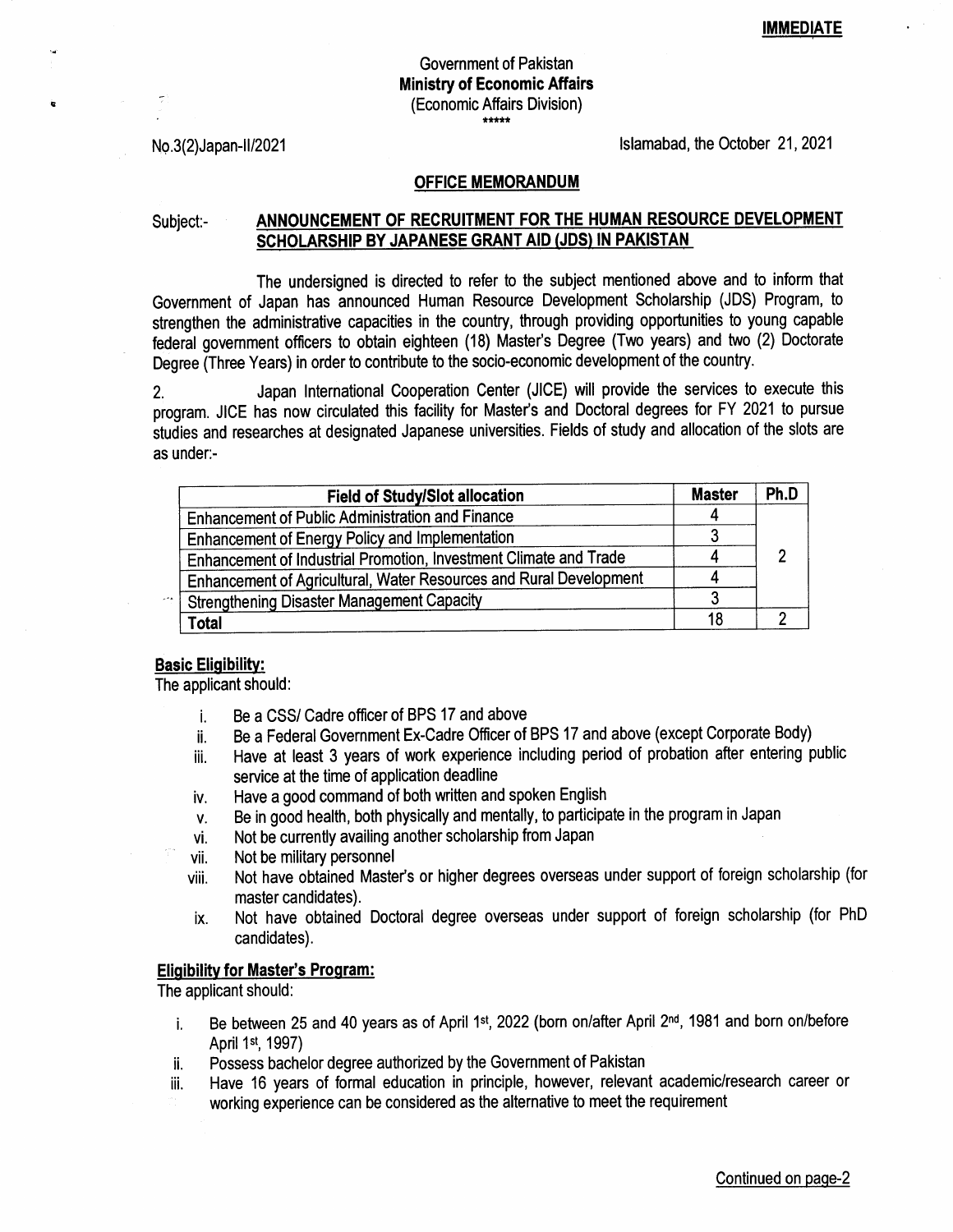## Eligibility for PhD Program:

 $\frac{1}{2}$ 

a

- 
- The applicant should:<br>i. Be between 25 and 45 years as of April 1st, 2022<br>ii. Have Master's Degree issued from Organization for Economic Co-operation and Development
	- ं (OECD) Countries university<br>iii. Have published at least one peer-reviewed article (published in internationally recognized academic<br>ే iournals)
	- iv. ' Have a recommendation from the supervisor of his /her current duty office.
	- v. Have a recommendation from the expected academic adviser(s) of the applying university in Japan

3. All Ministries/Divisions/ Departments are requested to send nominations of suitable federal government officers who fulfills the eligibility criteria mentioned above to the undersigned by 26.11-2021 for Masters program, and by 24-12-2021 for PhD program, along with two (2) copies of prescribed JDS Application forms, one copy of each surety bond, undertaking, CNIC, Passport. For both the programs, the designated JDS Application Form, Application Guideline and other information is available for download from JDS Website; https://jds-scholarship.org/country/pakistan/index.html.

4. ln case of selection of the officer, the concerned Ministries/Divisions/Departments are requested to ensure timely relieving of the officer along-with NOC.

5, Applications received without endorsement of parent Ministry/Division will not be entertained. Furthermore, nomination of contractual employees will not be considered.

Tannard Hofmidi

(Syed Hammad Hassan) Section Officer (Japan.ll)

- Ph:051-92066167 l. Secretary, Cabinet Division, Cabinet Secretariat, Government of Pakistan, lslamabad
- 2. Secretary, Establishment Division, Government of Pakistan, !slamabad
- 3. Secretary, Ministry of Communications, Government of Pakistan, lstamabad
- 4. Secretary, Finance Division, Government of Pakistan, Islamabad
- 5. Secretary, Senate Secretariat, Islamabad

 $\hat{z}_i$ 

- 6. Secretary, National Assembly Secretariat, lslamabad
- 7. Secretary, Wafaqi Mohtasib Secretariat, lslamabad
- 8. Secretary, Election Commission of Pakistan, lslamabad
- 9. Secretary, Ministry of Federal Education & Professional Tralning, Government of Pakistan, lslamabad
- 10. Secretary, Ministry of Foreign Affairs, Government of Pakistan, lslamabad
- <sup>I</sup>l. Secretary, Ministry of Housing and Works, Government of Pakistan, lslamabad
- 12. Secretary, Ministry of Human Rights, Government of Pakistan, lslamabad
- 13. Secretary, Ministry of lnformation Technology and Telecommunication, lslamabad
- 14. Secretary, Ministry of lnformation, Broadcasting and Nationat Heritage, lslamabad
- 15. Secretary, Ministry of Inter-Provincial Coordination, Government of Pakistan, lstamabad
- 16. secretary, Ministry of lnterior, Government of Pakistan, lslamabad
- 17. Secretary, Ministry of Kashmir Affairs and Gilgit-Baltistan, Government of Pakistan, Islamabad
- 18. Secretary, Ministry of Law and Justice, Government of Pakistan, lslamabad
- 19. Secretary, Ministry of Maritime Affairs, Government of Pakistan, Islamabad
- 20. Secretary, Ministry of Narcotics Control, Government of Pakistan, Islamabad
- 21. Secretary, Ministry of National health Services Regulation and Coordination, Islamabad
- zz. Secretary, Ministry of Overseas Pakistanis and Human Resource Development, lslamabad
- 23. Secretary, Ministry ParllamentaryAffairs, Government of Pakistan, lslamabad
- 24. Secretary, Ministry of Postal Services, Government of Pakistan, lslamabad
- zs. Secretary, Ministry of Privatization, Government of Pakistan, lslamabad